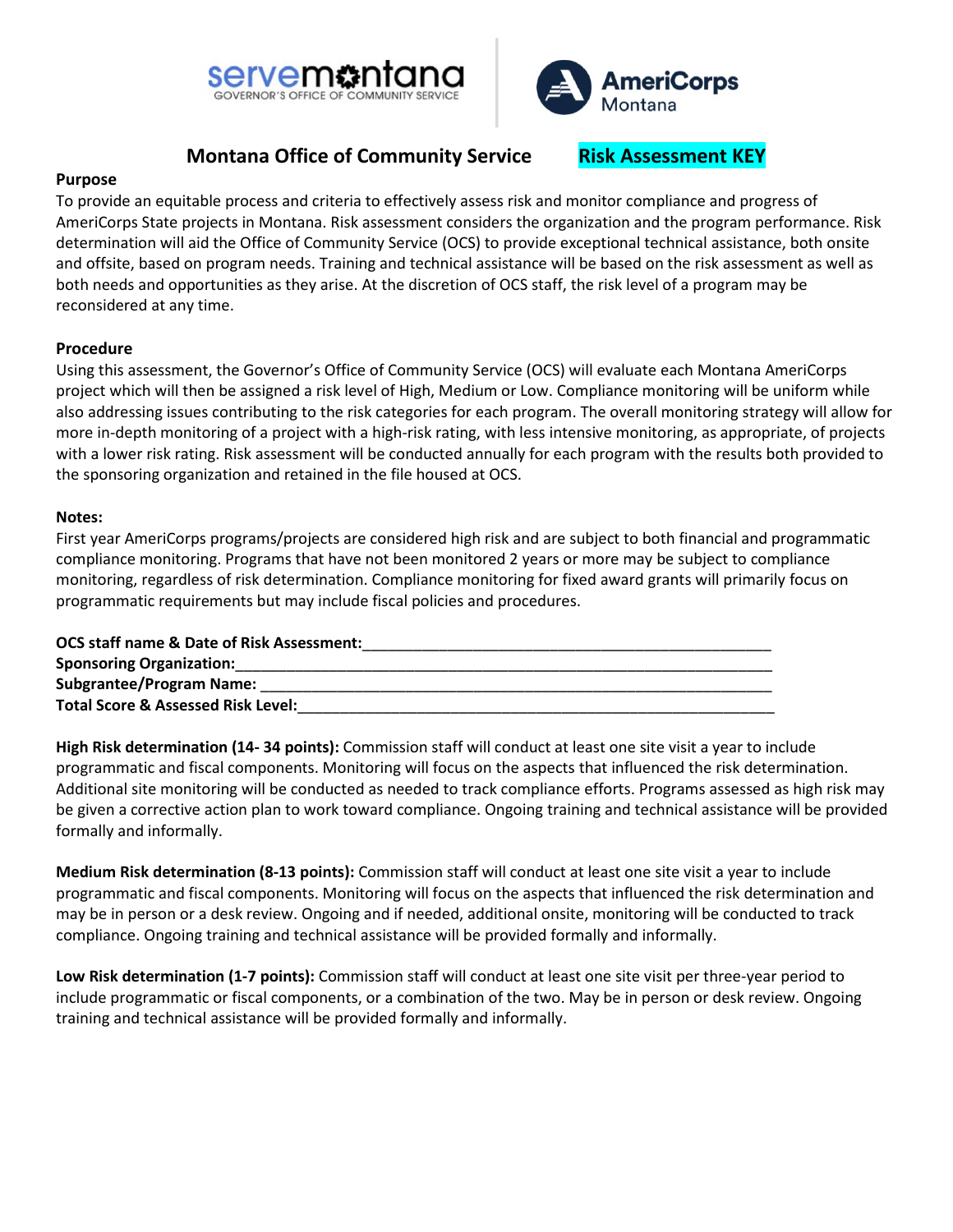**Consider all questions pertaining to the last grant year unless otherwise specified.**

**Items from previous years monitoring?** Yes, list below or No**.**

| sigamzational capacity and stajjing                        |                |             |                           |
|------------------------------------------------------------|----------------|-------------|---------------------------|
| <b>Risk Factors</b>                                        | <b>Yes</b>     | <b>No</b>   | <b>Comment</b>            |
| Is this subgrantee in their first three-year cycle?        | $\overline{2}$ | $\mathbf 0$ |                           |
| Has the organization received AmeriCorps*State             |                |             | If yes, for how long?     |
| funds through the Governor's Office of Community           | 0              | $\mathbf 1$ |                           |
| Service for more than 3 years?                             |                |             |                           |
| In the last year, has the program had turnover in key      | 1              | 0           | If yes, briefly describe. |
| program staff?                                             |                |             |                           |
| Do primary programmatic staff have greater than 5          |                |             |                           |
| years combined experience with AmeriCorps State            | 0              | 1           |                           |
| and National grants?                                       |                |             |                           |
| Does lead <i>financial</i> staff have greater than 5 years | 0              | 1           |                           |
| combined experience with grant management?                 |                |             |                           |
| Does the program communicate updates, issues &             | $\Omega$       | 1           |                           |
| good ideas to OCS?                                         |                |             |                           |
| In the last year, has OCS received any complaints          | 2              | 0           |                           |
| regarding the program?                                     |                |             |                           |
| Organization has demonstrated cooperation with             |                |             |                           |
| OCS, for example, returns phone calls and emails           |                |             |                           |
| promptly, shares credit for success, cordial and           | $\mathbf{0}$   | 1           |                           |
| professional even during disagreements, follows            |                |             |                           |
| through on commitments.                                    |                |             |                           |
| <b>Additional concerns?</b>                                | 1              | 0           | Briefly describe.         |
| <b>Total points</b>                                        |                |             |                           |

## **Section One** *Organizational Capacity and Staffing*

# **Section Two** *Program Management*

| <b>Risk Factors</b>                                                            | <b>Yes</b> | <b>No</b>     | Comment             |
|--------------------------------------------------------------------------------|------------|---------------|---------------------|
| Has it been more than two years since the last<br>compliance monitoring visit? | 1          |               |                     |
| Does the program submit financial reports on time?                             |            | 2             |                     |
|                                                                                |            |               |                     |
| <b>Program Management continued: Risk Factors</b>                              | <b>Yes</b> | <b>No</b>     | <b>Comment</b>      |
| Does the program submit financial reports accurately?                          | 0          |               |                     |
| Has the program met their budgeted match?<br>What is budgeted match?           | % met $ $  | $\mathcal{P}$ | Fixed Award = $N/A$ |